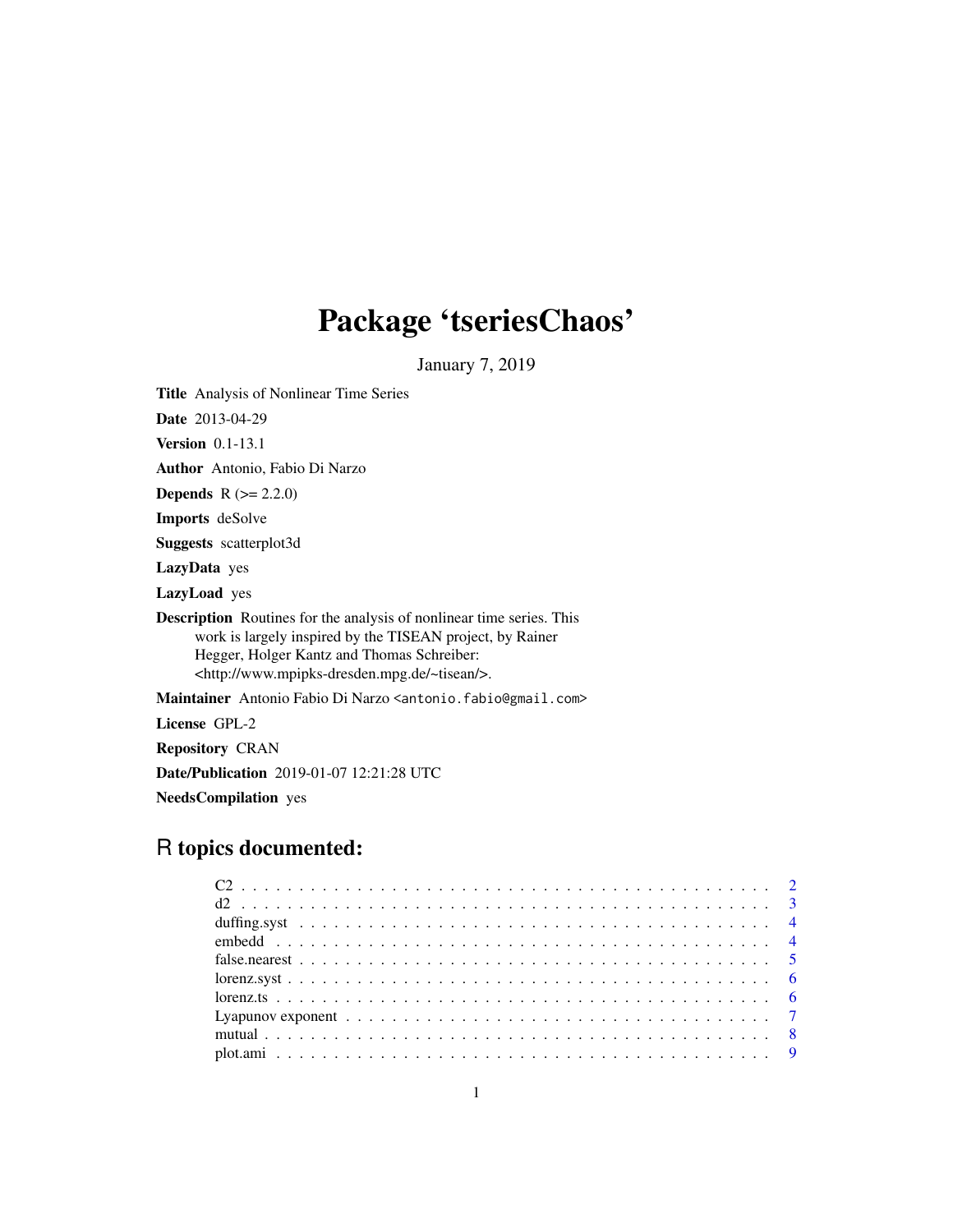<span id="page-1-0"></span>

| Index |  |
|-------|--|
|       |  |
|       |  |
|       |  |
|       |  |
|       |  |
|       |  |
|       |  |
|       |  |
|       |  |

# C2 *Sample correlation integral*

# Description

Sample correlation integral for the specified length scale

#### Usage

C2(series, m, d, t, eps)

# Arguments

| series | time series         |
|--------|---------------------|
| m      | embedding dimension |
| d      | time delay          |
| t      | Theiler window      |
| eps    | length scale        |

# Details

Computes the sample correlation integral on the provided time series for the specified length scale, and considering a time window t (see references). It uses a naif algorithm: simply returns the fraction of points pairs nearer than eps. Normally, you would use [d2](#page-2-1), which takes roughly the same time, but computes the correlation sum for multiple length scales and embedding dimensions at once.

# Value

The sample correlation integral at eps length scale.

#### Author(s)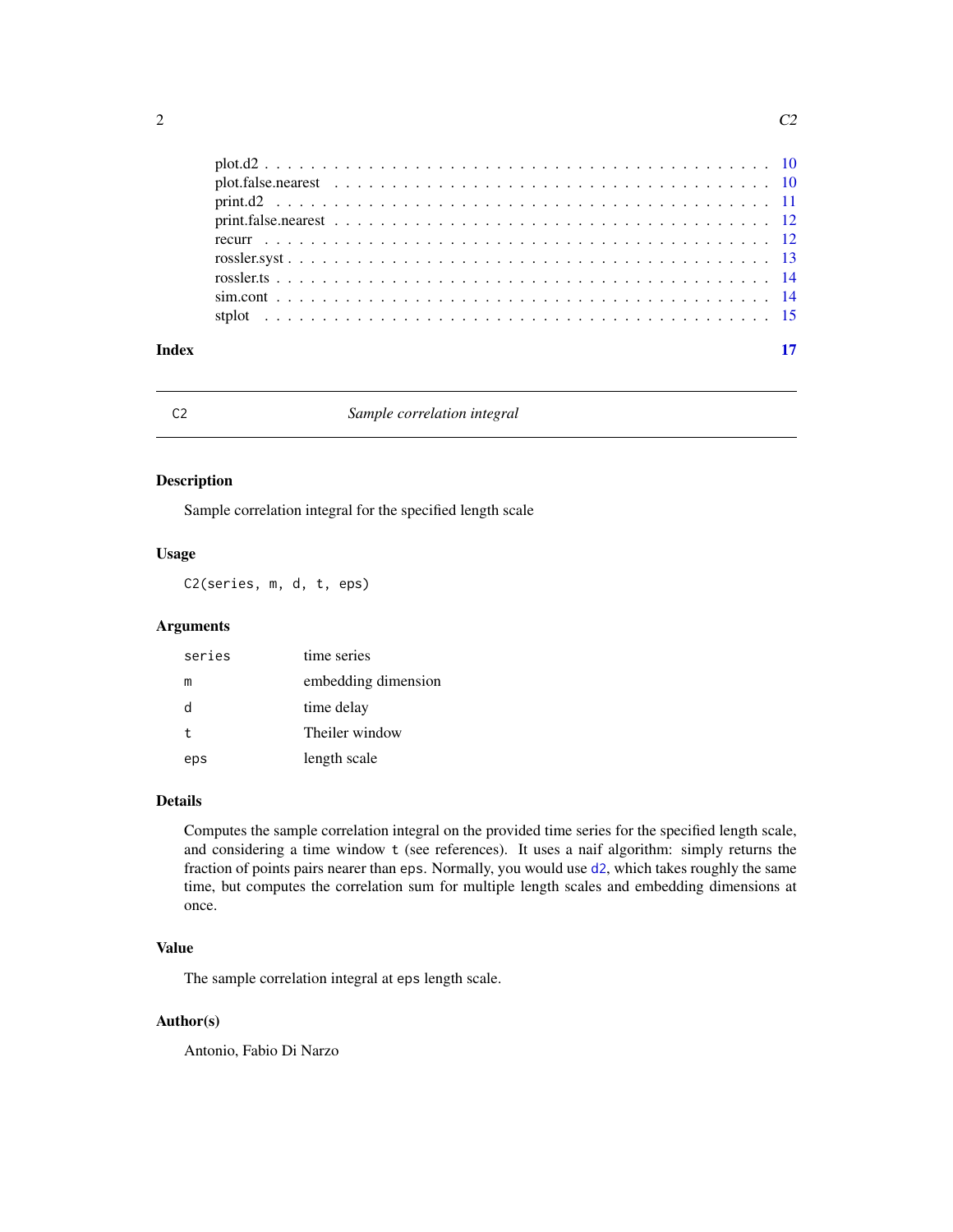#### <span id="page-2-0"></span> $d2 \t3$

#### References

Hegger, R., Kantz, H., Schreiber, T., Practical implementation of nonlinear time series methods: The TISEAN package; CHAOS 9, 413-435 (1999)

# See Also

# [d2](#page-2-1)

<span id="page-2-1"></span>d2 *Sample correlation integral (at multiple length scales)*

# Description

Computes the sample correlation integral over a grid of neps length scales starting from eps.min, and for multiple embedding dimensions

# Usage

d2(series, m, d, t, eps.min, neps=100)

# Arguments

| series      | time series                         |
|-------------|-------------------------------------|
| m           | max embedding dimension             |
| d           | time delay                          |
| $\mathbf t$ | Theiler window                      |
| eps.min     | min length scale                    |
| neps        | number of length scales to evaluate |

# Details

Computes the sample correlation integral over neps length scales starting from eps.min, for embedding dimension 1,...,m, considering a t time window (see references). The slope of the linear segment in the log-log plot gives an estimate of the correlation dimension (see the example).

# Value

Matrix. Column 1: length scales. Column i=2, ..., m+1: sample correlation integral for embedding dimension i-1.

# Author(s)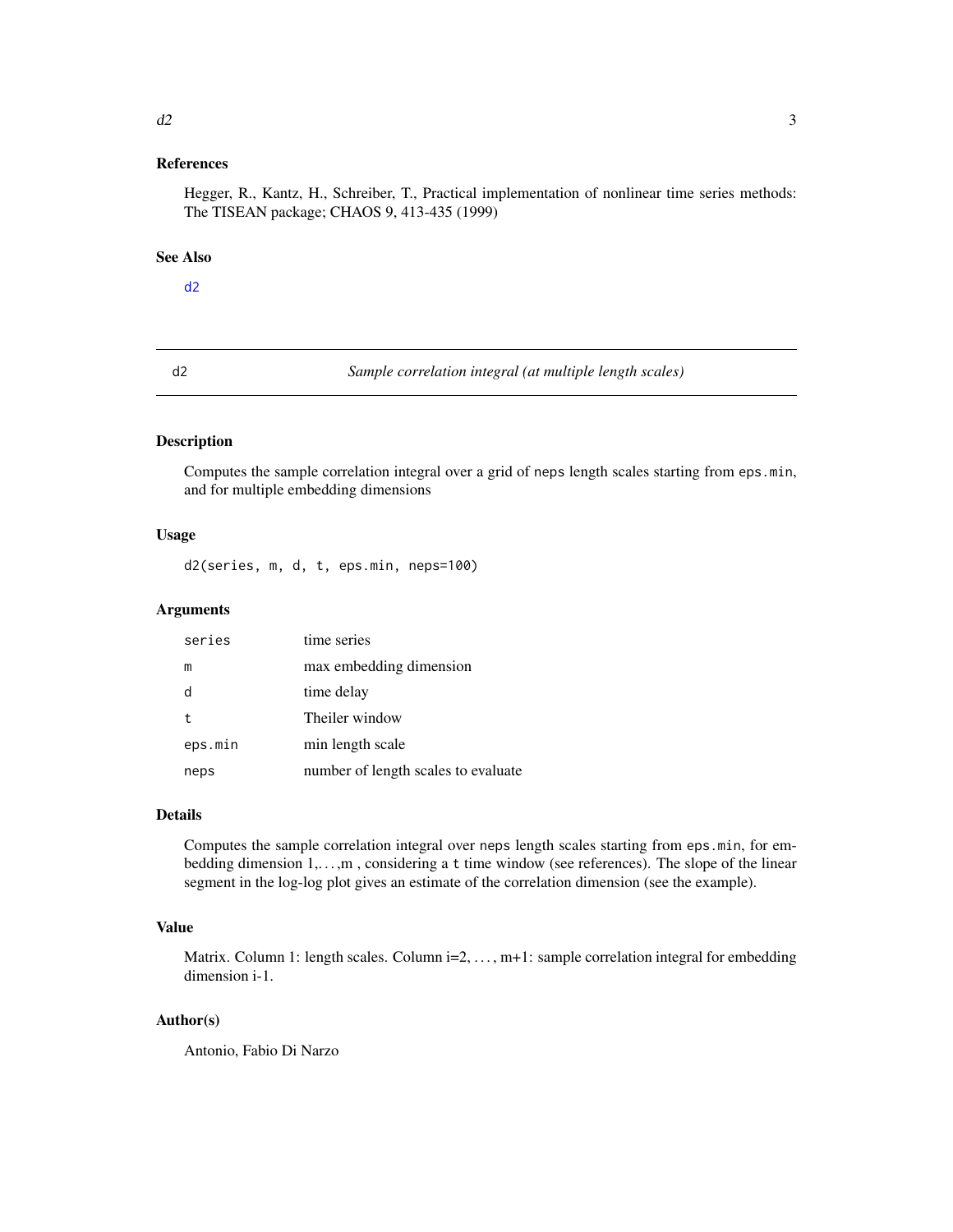# <span id="page-3-0"></span>References

Hegger, R., Kantz, H., Schreiber, T., Practical implementation of nonlinear time series methods: The TISEAN package; CHAOS 9, 413-435 (1999)

# Examples

d2(lorenz.ts, m=6, d=2, t=4, eps.min=2)

<span id="page-3-2"></span>duffing.syst *Duffing oscillator*

# Description

Duffing oscillator system, to be used with [sim.cont](#page-13-1)

# Details

To be used with [sim.cont](#page-13-1)

# Author(s)

Antonio, Fabio Di Narzo

<span id="page-3-1"></span>

embedd *Embedding of a time series*

# Description

Embedding of a time series with provided time delay and embedding dimension parameters.

#### Usage

embedd(x, m, d, lags)

#### Arguments

| X    | time series                            |
|------|----------------------------------------|
| m    | embedding dimension (if lags missed)   |
| - d  | time delay (if lags missed)            |
| lags | vector of lags (if m and d are missed) |

# Details

Embedding of a time series with provided delay and dimension parameters.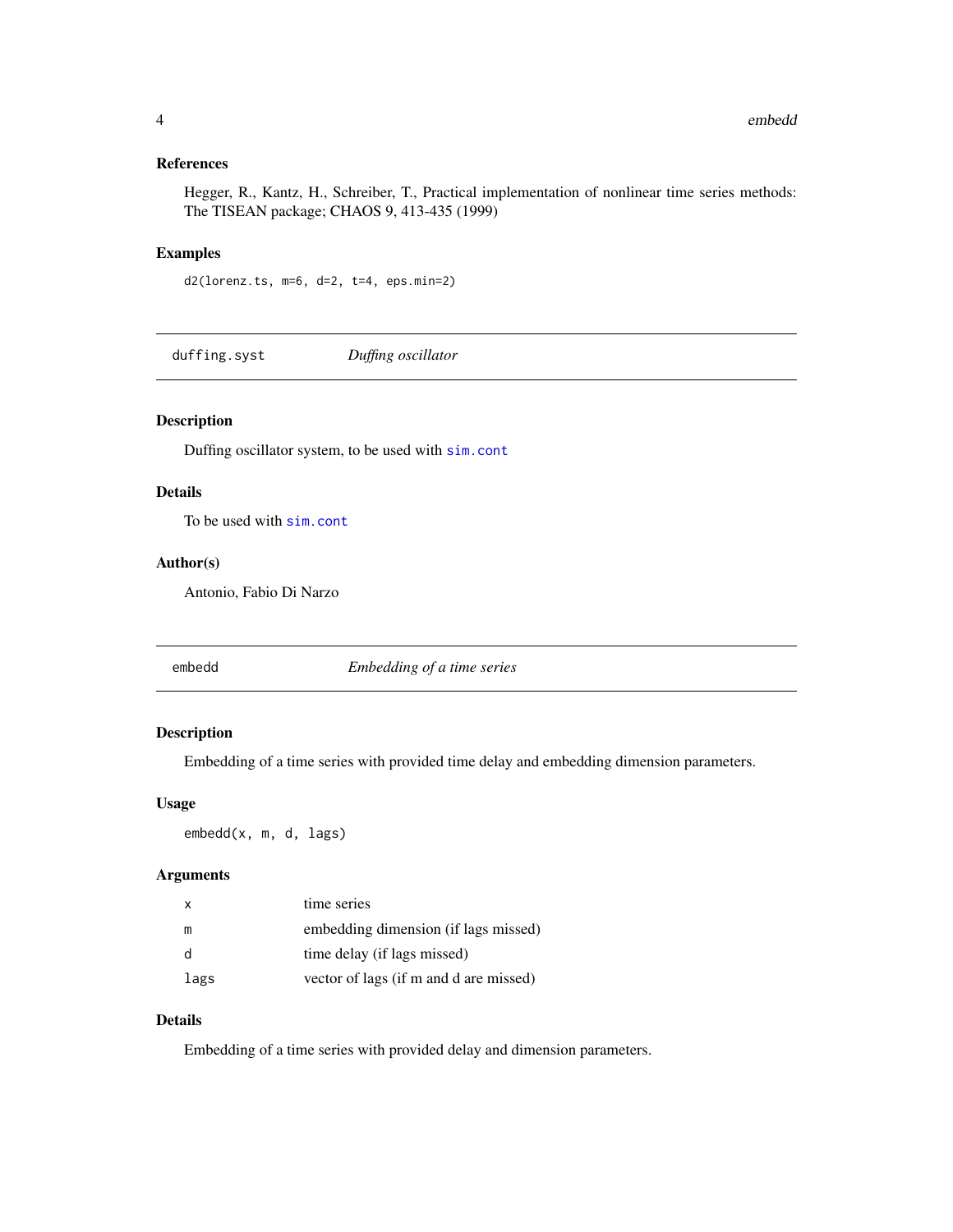#### <span id="page-4-0"></span>false.nearest 5

# Value

Matrix with columns corresponding to lagged time series.

#### Author(s)

Antonio, Fabio Di Narzo. Multivariate time series patch by Jonathan Shore.

# Examples

```
library(scatterplot3d)
x <- window(rossler.ts, start=90)
xyz <- embedd(x, m=3, d=8)
scatterplot3d(xyz, type="l")
## embedding multivariate time series
series <- cbind(seq(1,50),seq(101,150))
head(embedd(series, m=6, d=1))
```
<span id="page-4-1"></span>false.nearest *Method of false nearest neighbours*

#### Description

Method of false nearest neghbours to help deciding the optimal embedding dimension

#### Usage

```
false.nearest(series, m, d, t, rt=10, eps=sd(series)/10)
```
#### Arguments

| series | time series                 |
|--------|-----------------------------|
| m      | maximum embedding dimension |
| d      | delay parameter             |
| t      | Theiler window              |
| rt     | escape factor               |
| eps    | neighborhood diameter       |
|        |                             |

# Details

Method of false nearest neighbours to help deciding the optimal embedding dimension.

#### Value

Fraction of false neighbors (first row) and total number of neighbors (second row) for each specified embedding dimension (columns)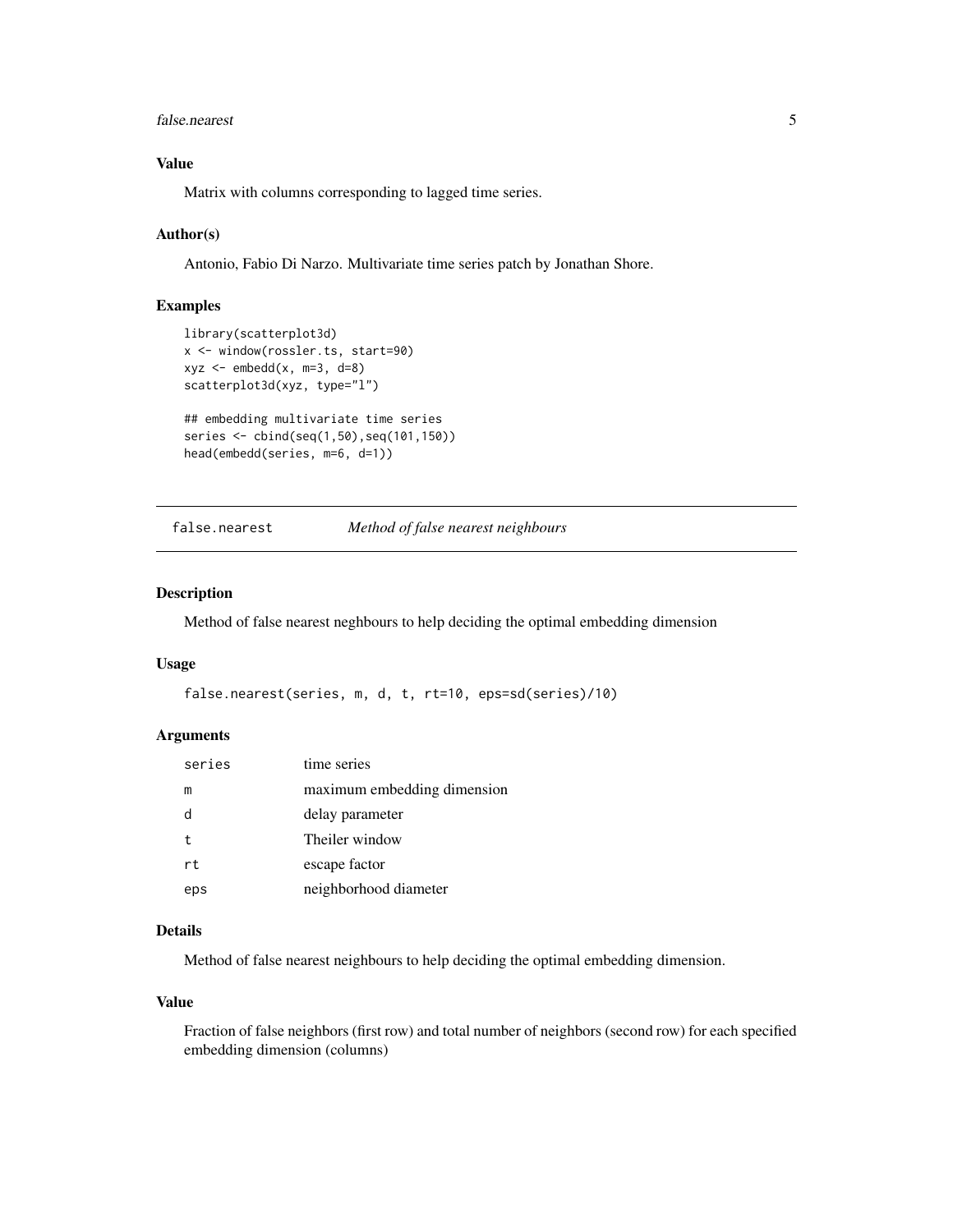#### <span id="page-5-0"></span>Author(s)

Antonio, Fabio Di Narzo

#### References

Hegger, R., Kantz, H., Schreiber, T., Practical implementation of nonlinear time series methods: The TISEAN package; CHAOS 9, 413-435 (1999)

Kennel M. B., Brown R. and Abarbanel H. D. I., Determining embedding dimension for phasespace reconstruction using a geometrical construction, Phys. Rev. A, Volume 45, 3403 (1992).

#### Examples

```
(fn.out <- false.nearest(rossler.ts, m=6, d=8, t=180, eps=1, rt=3))
plot(fn.out)
```
<span id="page-5-1"></span>lorenz.syst *Lorenz system*

#### Description

Lorenz system, to be used with [sim.cont](#page-13-1)

#### Details

To be used with [sim.cont](#page-13-1)

#### Author(s)

Antonio, Fabio Di Narzo

lorenz.ts *Lorenz simulated time series, without noise*

# Description

Lorenz simulated time series, without noise. Of each state of the system, we observe the euclidean norm.

# Details

Lorenz simulated time series, without noise, obtained with the call: lorenz.ts <- sim.cont(lorenz.syst, 0, 100, 0.05

#### Author(s)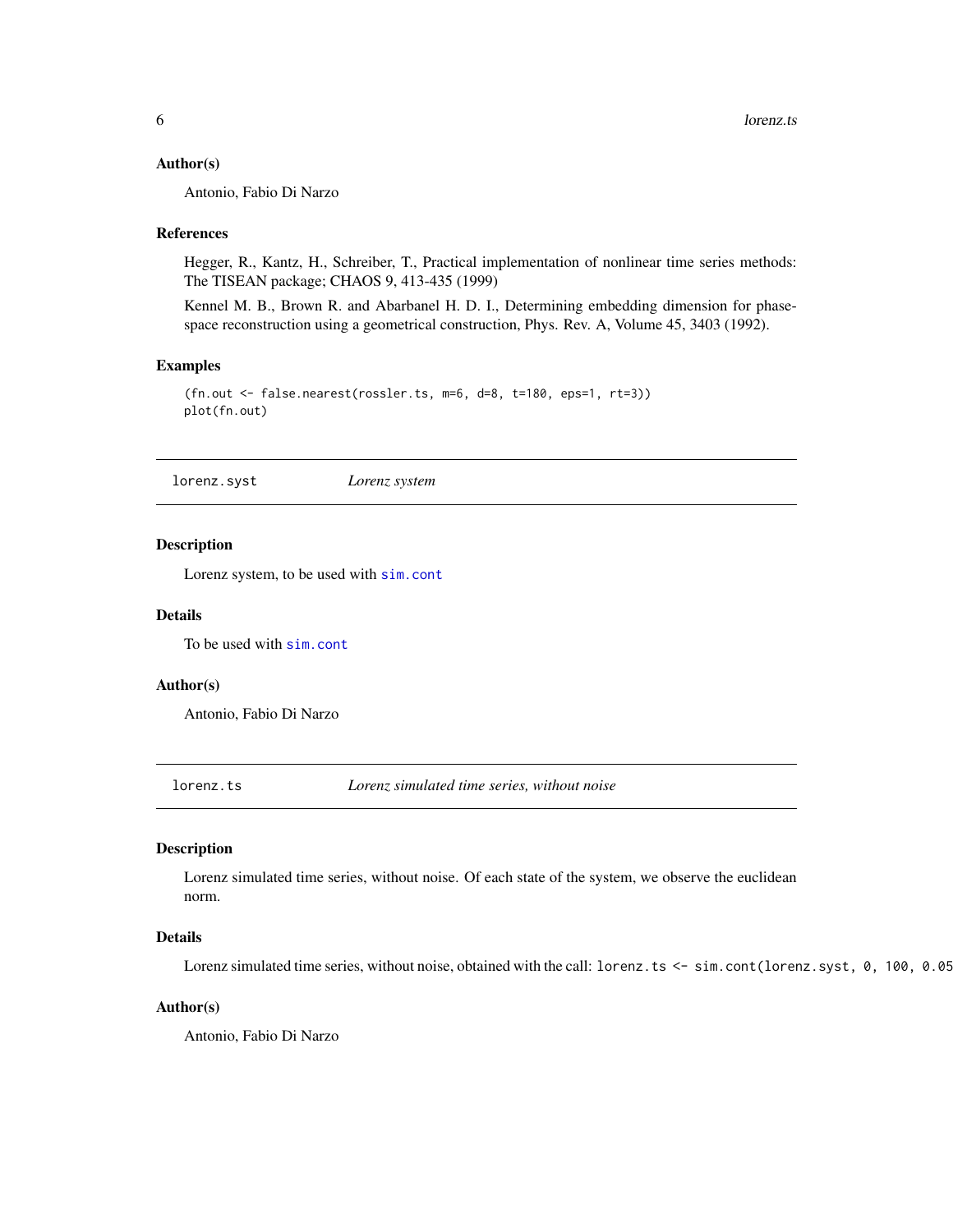<span id="page-6-0"></span>Lyapunov exponent *Tools to evaluate the maximal Lyapunov exponent of a dynamic system*

## <span id="page-6-1"></span>Description

Tools to evaluate the maximal Lyapunov exponent of a dynamic system from a univariate time series

# Usage

```
lyap_k(series, m, d, t, k=1, ref, s, eps)
lyap(dsts, start, end)
```
# Arguments

| series | time series                                                           |
|--------|-----------------------------------------------------------------------|
| m      | embedding dimension                                                   |
| d      | time delay                                                            |
| k      | number of considered neighbours                                       |
| eps    | radius where to find nearest neighbours                               |
| S      | iterations along which follow the neighbours of each point            |
| ref    | number of points to take into account                                 |
| t      | Theiler window                                                        |
| dsts   | Should be the output of a call to 1yap <sub>k</sub> (see the example) |
| start  | Starting time of the linear bite of dsts                              |
| end    | Ending time of the linear bite of dsts                                |

# Details

The function lyap\_k estimates the largest Lyapunov exponent of a given scalar time series using the algorithm of Kantz.

The function lyap computes the regression coefficients of a user specified segment of the sequence given as input.

# Value

lyap\_k gives the logarithm of the stretching factor in time.

lyap gives the regression coefficients of the specified input sequence.

# Author(s)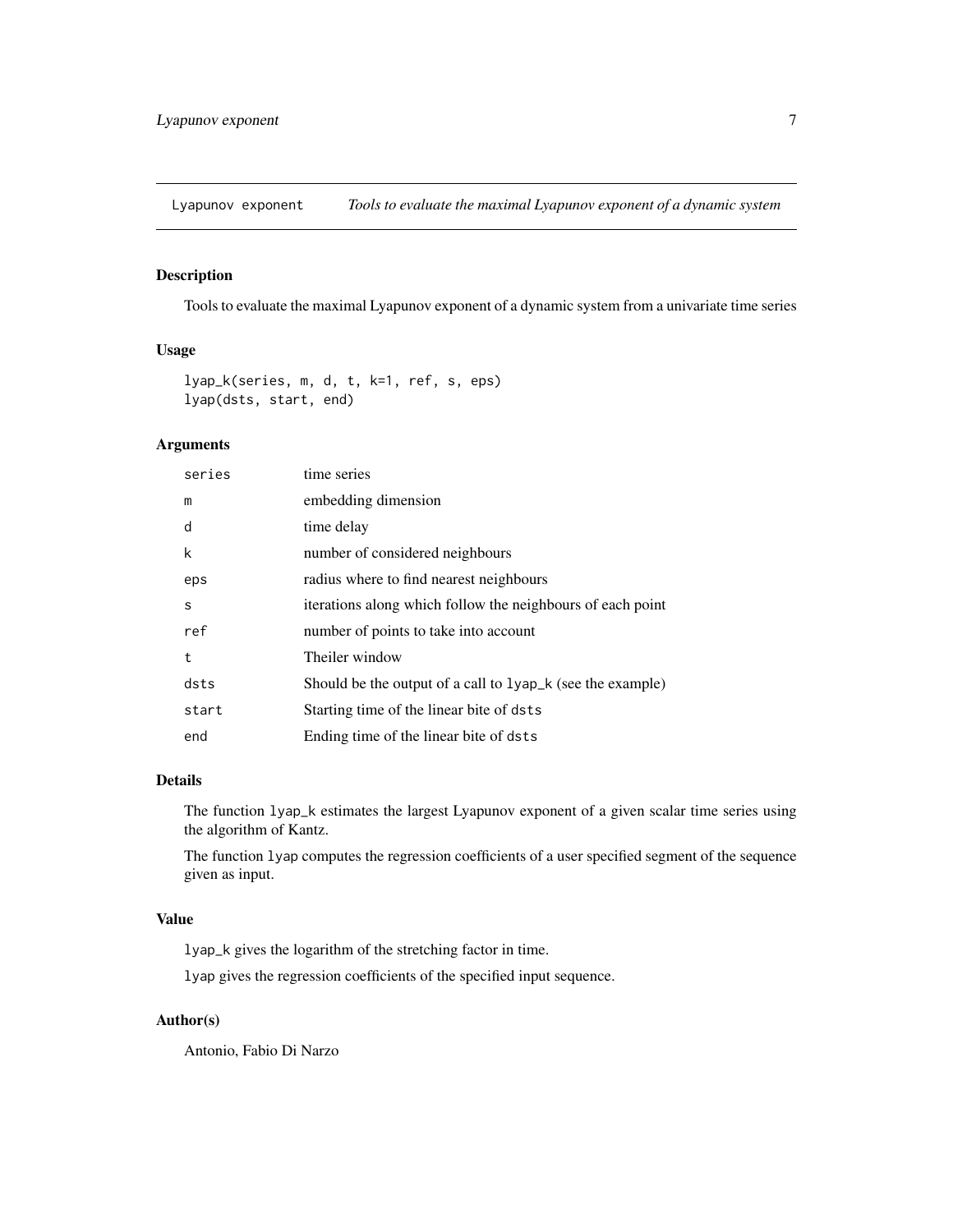#### <span id="page-7-0"></span>References

Hegger, R., Kantz, H., Schreiber, T., Practical implementation of nonlinear time series methods: The TISEAN package; CHAOS 9, 413-435 (1999)

M. T. Rosenstein, J. J. Collins, C. J. De Luca, A practical method for calculating largest Lyapunov exponents from small data sets, Physica D 65, 117 (1993)

#### See Also

[mutual](#page-7-1), [false.nearest](#page-4-1) for the choice of optimal embedding parameters. [embedd](#page-3-1) to perform embedding.

#### Examples

```
output <-lyap_k(lorenz.ts, m=3, d=2, s=200, t=40, ref=1700, k=2, eps=4)
plot(output)
lyap(output, 0.73, 2.47)
```
mutual *Average Mutual Information*

#### Description

Estimates the average mutual information index (ami) of a given time series for a specified number of lags

#### Usage

```
mutual(series, partitions = 16, lag.max = 20, plot=True, ...)
```
# Arguments

| series     | time series                                         |
|------------|-----------------------------------------------------|
| partitions | number of bins                                      |
| lag.max    | largest lag                                         |
| plot       | logical. If 'TRUE' (the default) the ami is plotted |
|            | further arguments to be passed to the plot method   |

#### Details

Estimates the mutual information index for a specified number of lags. The joint probability distribution function is estimated with a simple bi-dimensional density histogram.

#### Value

An object of class "ami", which is a vector containing the estimated mutual information index for each lag between 0 and lag.max.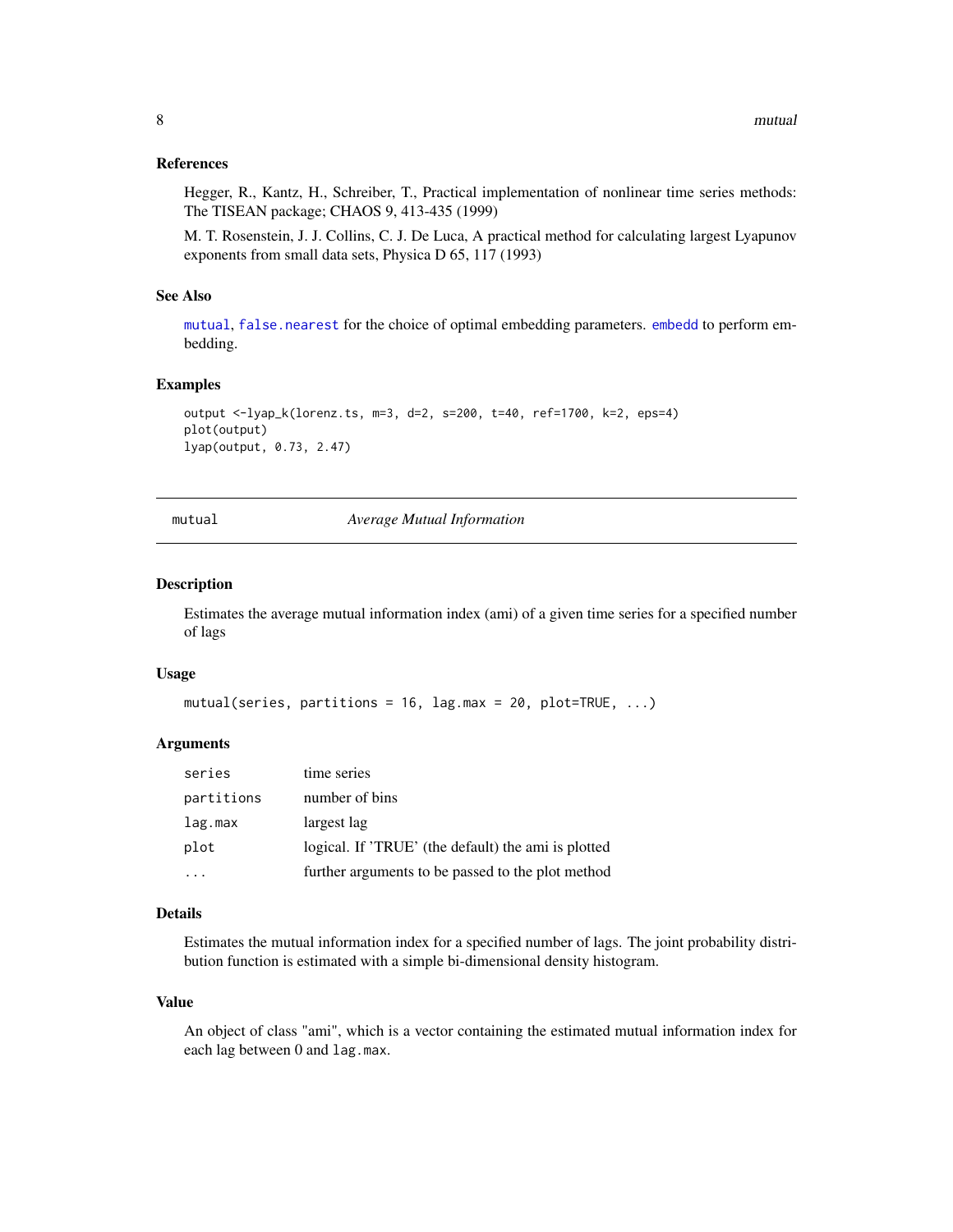#### <span id="page-8-0"></span>plot.ami 9

# Author(s)

Antonio, Fabio Di Narzo

# References

Hegger, R., Kantz, H., Schreiber, T., Practical implementation of nonlinear time series methods: The TISEAN package; CHAOS 9, 413-435 (1999)

# Examples

mutual(lorenz.ts)

plot.ami *Plotting average mutual information index*

# Description

Plotting method for objects inheriting from class '"ami"'.

#### Usage

## S3 method for class 'ami'  $plot(x, main = NULL, ...)$ 

# Arguments

| X              | "ami" object                   |
|----------------|--------------------------------|
| $main, \ldots$ | additional graphical arguments |

#### Details

Plots the ami for each lag in x.

#### Author(s)

Antonio, Fabio Di Narzo

#### See Also

[mutual](#page-7-1)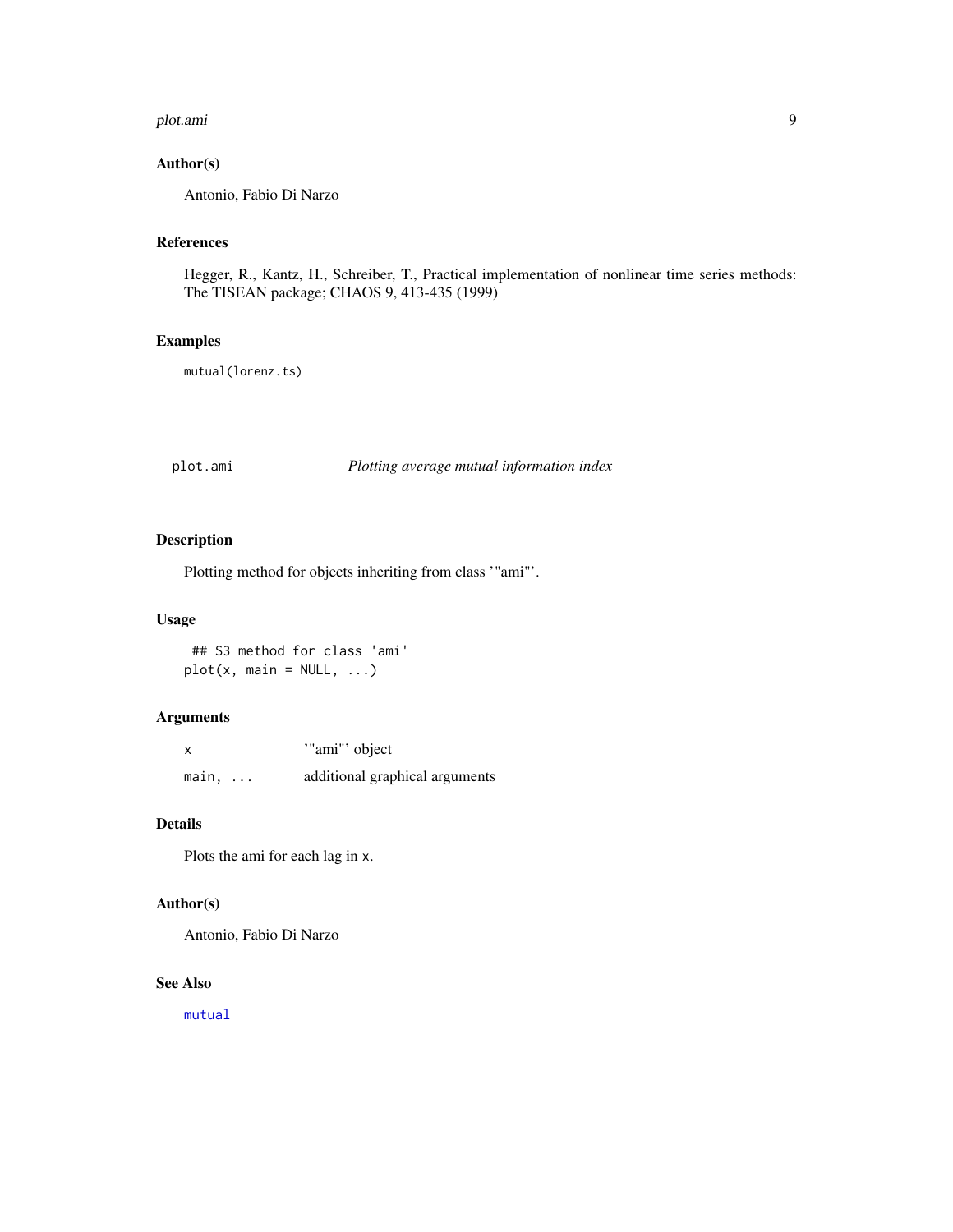<span id="page-9-1"></span><span id="page-9-0"></span>

# Description

Plotting method for objects inheriting from class '"d2"'.

# Usage

## S3 method for class 'd2'  $plot(x, \ldots)$ 

#### Arguments

|   | "d2" object                    |
|---|--------------------------------|
| . | additional graphical arguments |

# Details

Plots the sample correlation integrals in x in log-log scale, as a line for each considered embedding dimension.

# Author(s)

Antonio, Fabio Di Narzo

#### See Also

[d2](#page-2-1)

<span id="page-9-2"></span>plot.false.nearest *Plotting false nearest neighbours results*

# Description

Plotting method for objects inheriting from class '"false.nearest"'.

# Usage

## S3 method for class 'false.nearest'  $plot(x, \ldots)$ 

#### Arguments

| $\boldsymbol{\mathsf{x}}$ | "false.nearest" object         |
|---------------------------|--------------------------------|
| .                         | additional graphical arguments |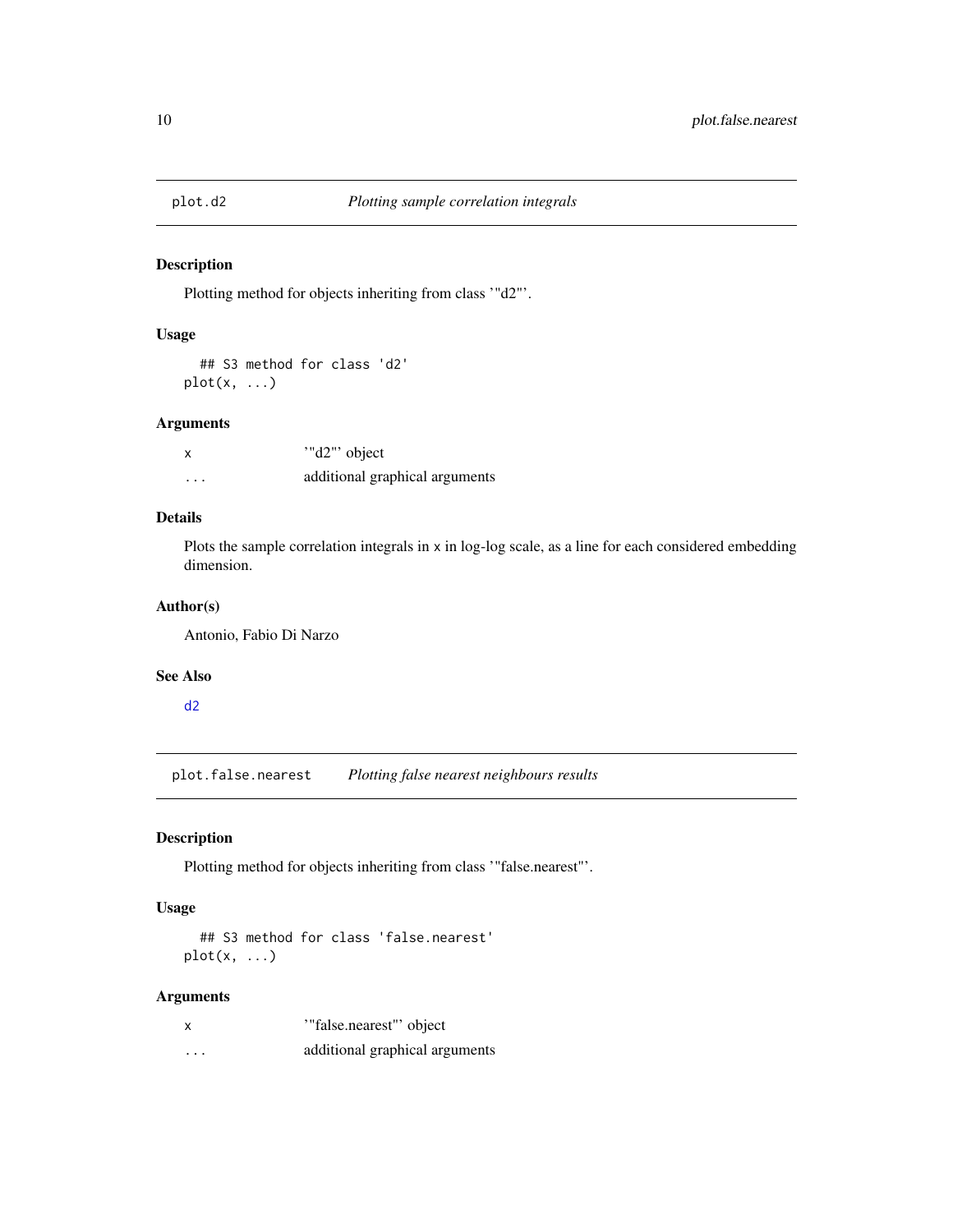#### <span id="page-10-0"></span> $print. d2$  11

# Details

Plots the results of [false.nearest](#page-4-1).

# Author(s)

Antonio, Fabio Di Narzo

# See Also

[false.nearest](#page-4-1)

# print.d2 *Printing sample correlation integrals*

# Description

Printing method for objects inheriting from class '"d2"'.

# Usage

## S3 method for class 'd2'  $print(x, \ldots)$ 

# Arguments

| X        | "d2" object                     |
|----------|---------------------------------|
| $\cdots$ | additional arguments to 'print' |

# Details

Simply calls [plot.d2](#page-9-1).

# Author(s)

Antonio, Fabio Di Narzo

#### See Also

[plot.d2](#page-9-1), [d2](#page-2-1)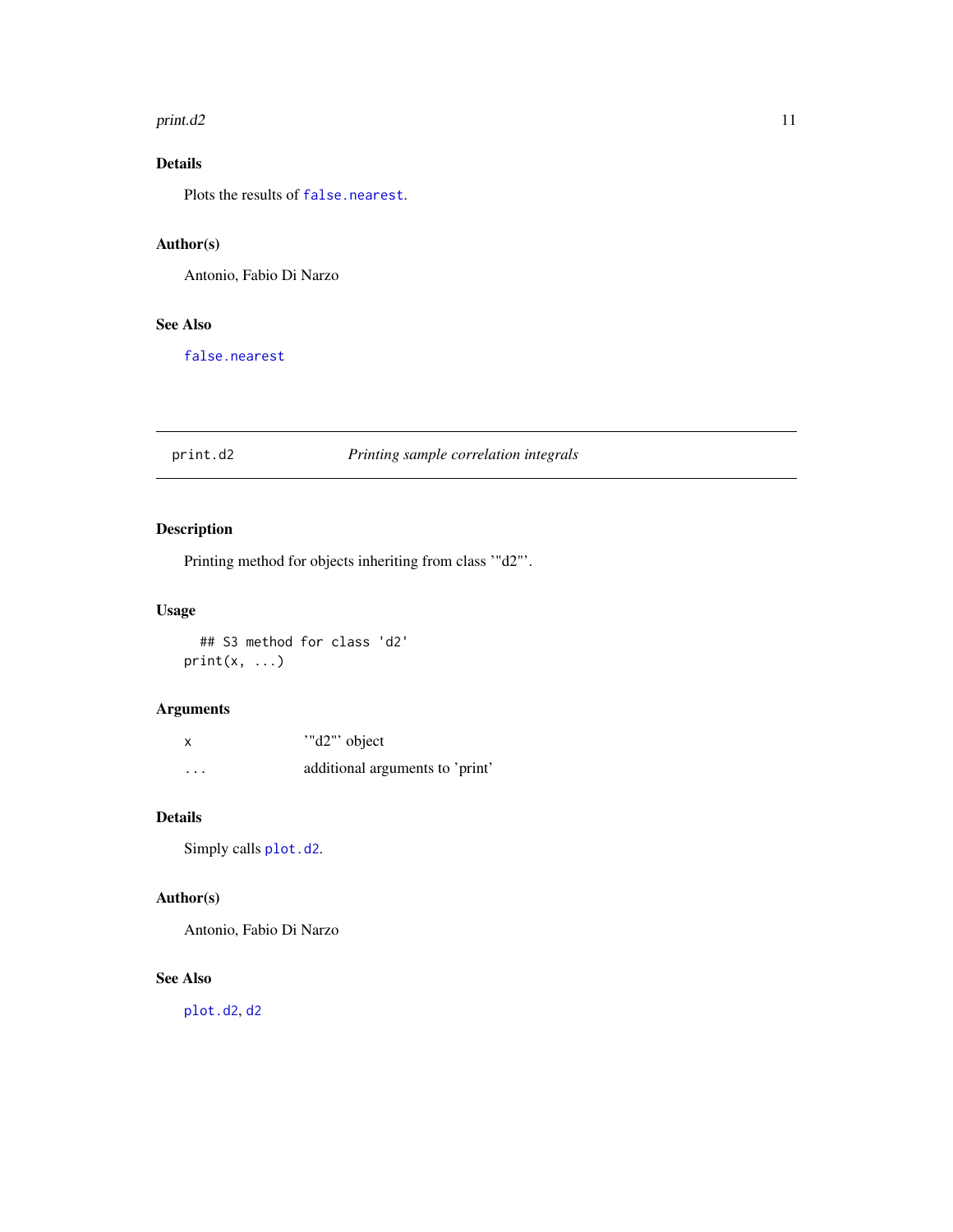# <span id="page-11-0"></span>Description

Printing method for objects inheriting from class '"false.nearest"'.

# Usage

```
## S3 method for class 'false.nearest'
print(x, \ldots)
```
# Arguments

| $\boldsymbol{\mathsf{x}}$ | "false.nearest" object          |
|---------------------------|---------------------------------|
| .                         | additional arguments to 'print' |

# Details

Prints the table of results of [false.nearest](#page-4-1).

# Author(s)

Antonio, Fabio Di Narzo

# See Also

[plot.false.nearest](#page-9-2), [false.nearest](#page-4-1)

recurr *Recurrence plot*

# Description

Recurrence plot

# Usage

```
recurr(series, m, d, start.time=start(series), end.time=end(series), ...)
```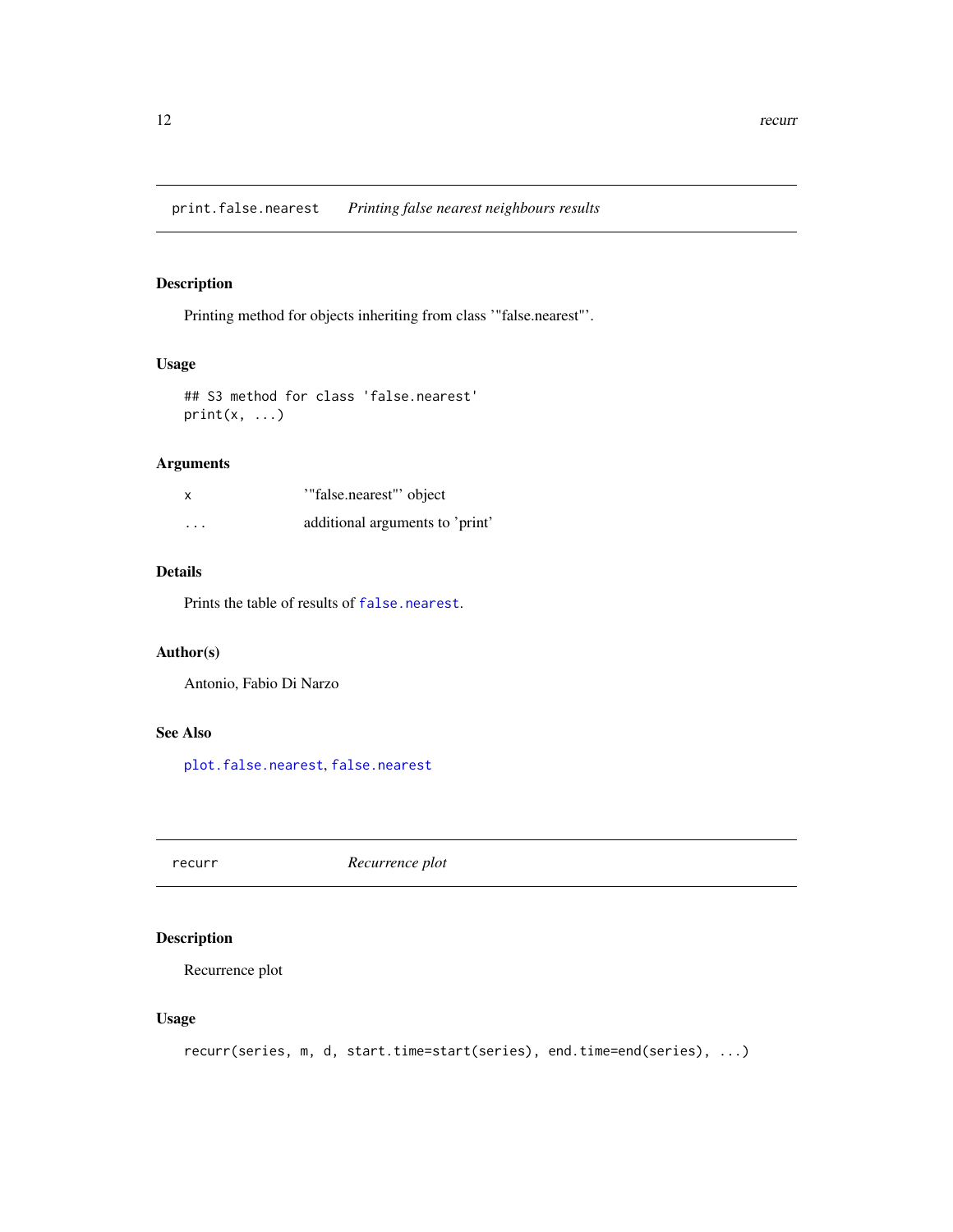# <span id="page-12-0"></span>rossler.syst 13

#### Arguments

| series     | time series                                       |
|------------|---------------------------------------------------|
| m          | embedding dimension                               |
|            | time delay                                        |
| start.time | starting time window (in time units)              |
| end.time   | ending time window (in time units)                |
|            | further parameters to be passed to filled.contour |

# Details

Produces the recurrence plot, as proposed by Eckmann et al. (1987). White is maximum distance, black is minimum.

#### warning

Be awared that number of distances to store goes as  $n^2$ , where  $n = length(window(series, start=start.time, end=en$ 

# Author(s)

Antonio, Fabio Di Narzo

#### References

Eckmann J.P., Oliffson Kamphorst S. and Ruelle D., Recurrence plots of dynamical systems, Europhys. Lett., volume 4, 973 (1987)

# Examples

recurr(lorenz.ts, m=3, d=2, start.time=15, end.time=20)

<span id="page-12-1"></span>rossler.syst *Roessler system of equations*

#### Description

Roessler system of equations

# Details

To be used with [sim.cont](#page-13-1).

#### Author(s)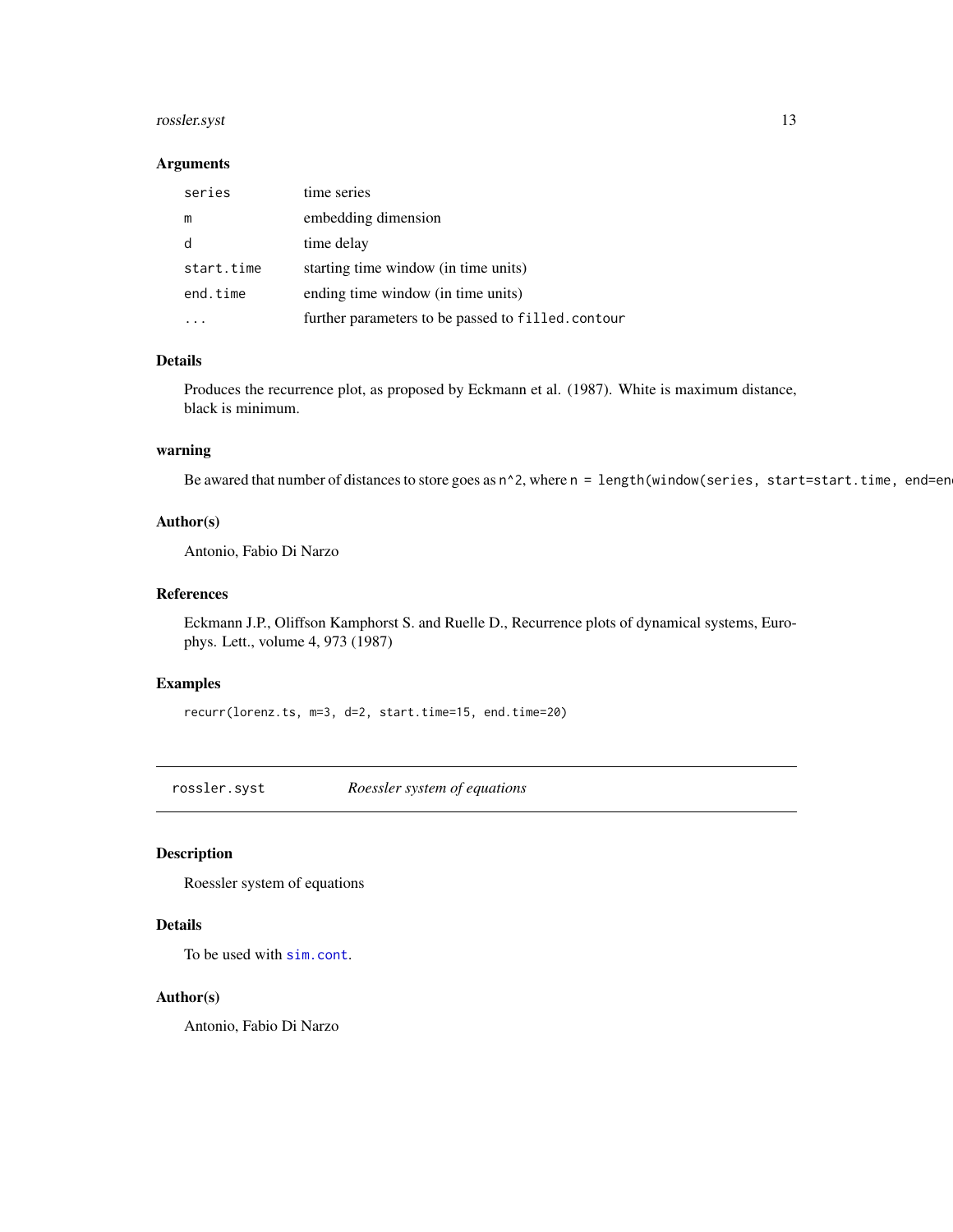<span id="page-13-0"></span>

#### Description

Roessler simulated time series, without noise. Of each state of the system, we observe the first component.

# Details

Roessler simulated time series, without noise, obtained with the call:

```
rossler.ts <- sim.cont(rossler.syst, start=0, end=650, dt=0.1, start.x=c(0,0,0), parms=c(0.15, 0.2, 1
```
#### Author(s)

Antonio, Fabio Di Narzo

<span id="page-13-1"></span>sim.cont *Simulates a continuous dynamic system*

# Description

Simulates a dynamic system of provided ODEs

#### Usage

sim.cont(syst, start.time, end.time, dt, start.x, parms=NULL, obs.fun=function(x) x[1])

# Arguments

| syst       | ODE system                     |
|------------|--------------------------------|
| start.time | starting time                  |
| end.time   | ending time                    |
| dt         | time between observations      |
| start.x    | initial conditions             |
| parms      | parameters for the system      |
| obs.fun    | observed function of the state |

# Details

Simulates a dynamic system of provided ODEs. Uses lsoda in odesolve for numerical integration of the system.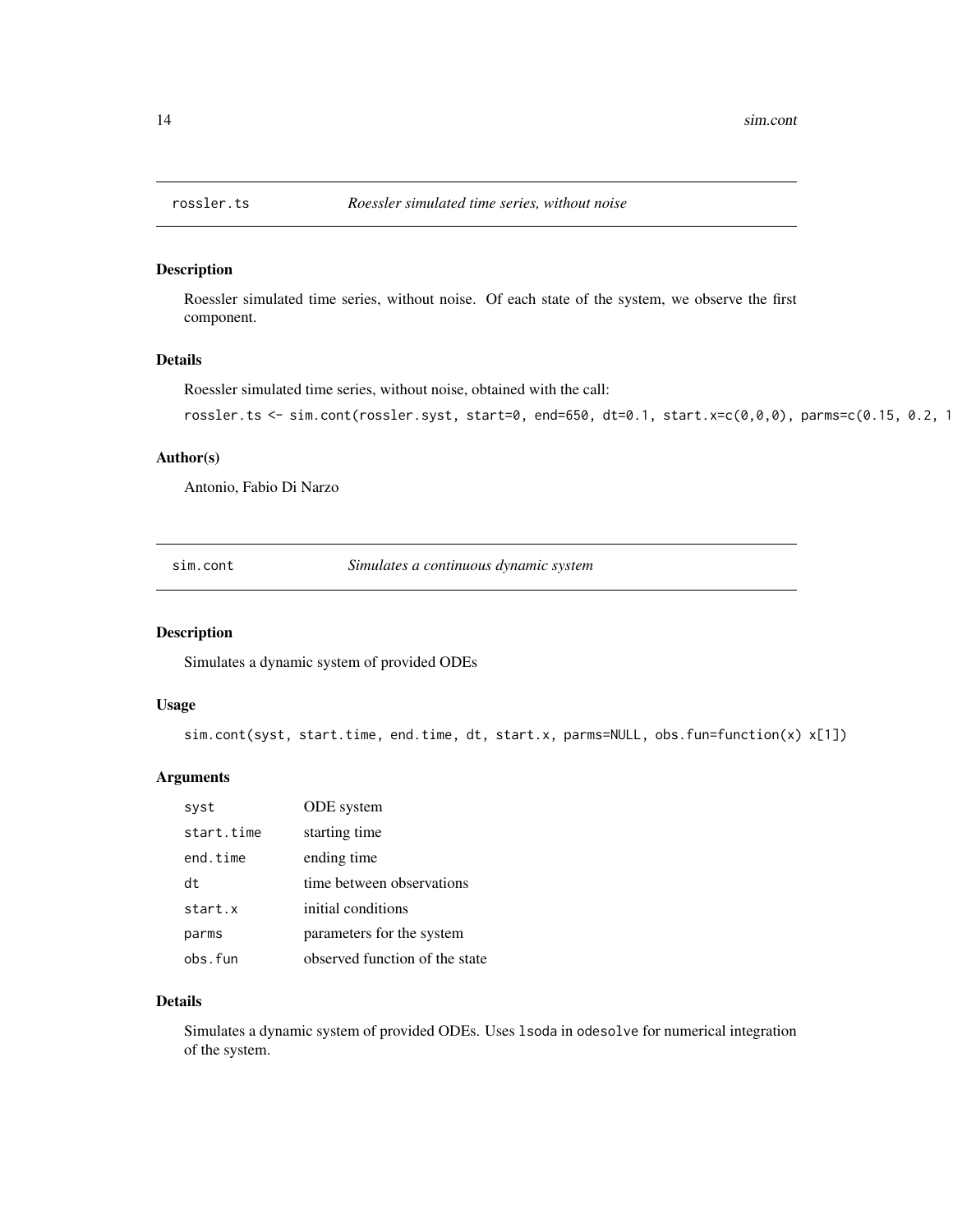<span id="page-14-0"></span>stplot that the state of the state of the state of the state of the state of the state of the state of the state of the state of the state of the state of the state of the state of the state of the state of the state of th

# Value

The time series of the observed function of the system's state

#### Author(s)

Antonio, Fabio Di Narzo

#### See Also

[lorenz.syst](#page-5-1), [rossler.syst](#page-12-1), [duffing.syst](#page-3-2)

#### Examples

```
rossler.ts <- sim.cont(rossler.syst, start=0, end=650, dt=0.1,
                       start.x=c(0,0,0), parms=c(0.15, 0.2, 10))
```
stplot *Space-time separation plot*

# Description

Space-time separation plot

#### Usage

stplot(series, m, d, idt=1, mdt)

# Arguments

| series | time series                         |
|--------|-------------------------------------|
| m      | embedding dimension                 |
| d      | time delay                          |
| idt    | observation steps in each iteration |
| mdt    | number of iterations                |

# Details

Produces the space-time separation plot, as introduced by Provenzale et al. (1992), which can be used to decide the Theiler time window t, which is required in many other algorithms in this package.

It plots the probability that two points in the reconstructed phase-space have distance smaller than epsilon in function of epsilon and of the time t between the points, as iso-lines at levels 10%, 20%,  $..., 100\%$ .

# Value

lines of costant probability at  $10\%, 20\%, \ldots, 100\%$ .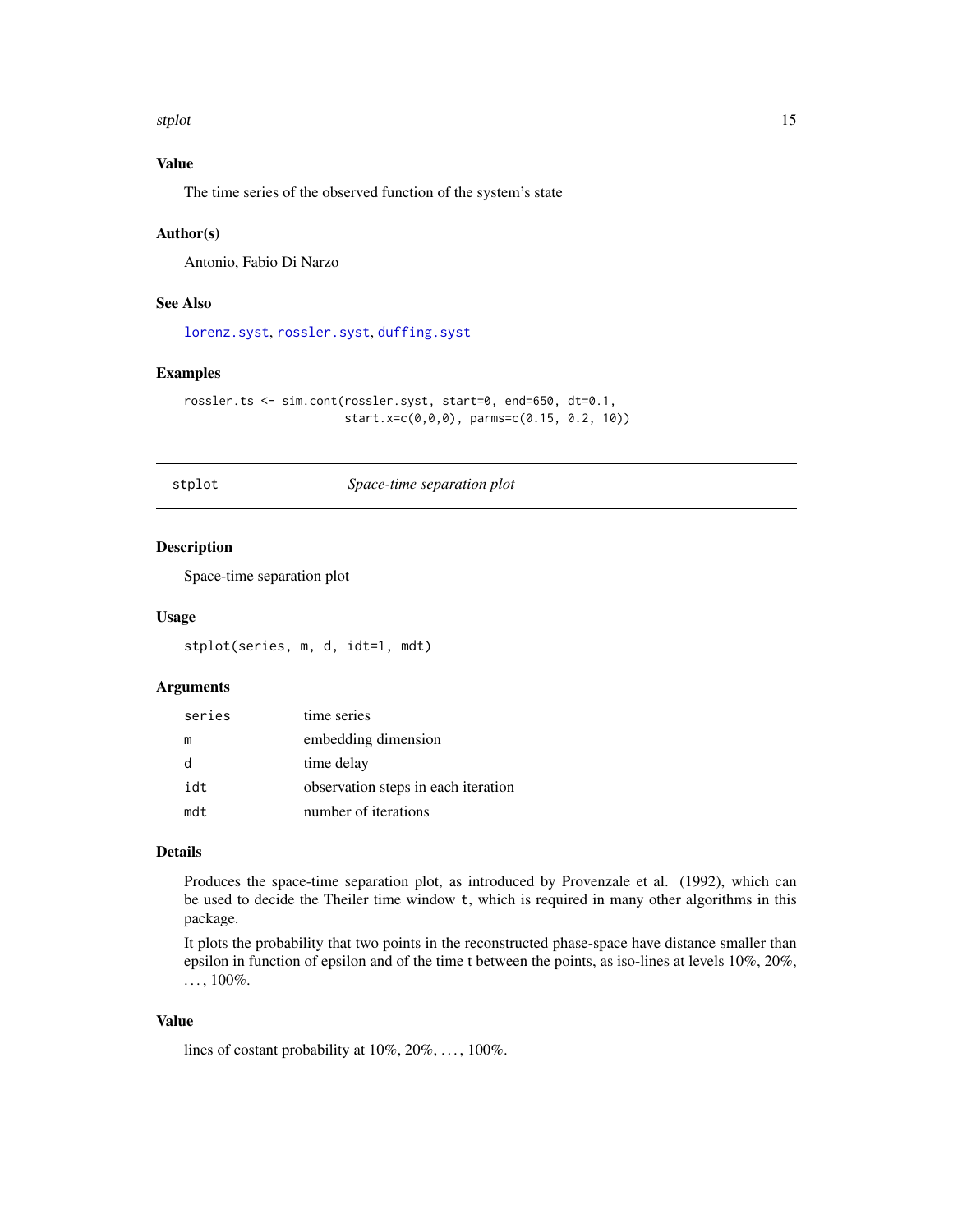<span id="page-15-0"></span>Antonio, Fabio Di Narzo

#### References

Kantz H., Schreiber T., Nonlinear time series analysis. Cambridge University Press, (1997)

Provenzale A., Smith L. A., Vio R. and Murante G., Distiguishing between low-dimensional dynamics and randomness in measured time series. Physica D., volume 58, 31 (1992)

# See Also

[false.nearest](#page-4-1), [d2](#page-2-1), [lyap\\_k](#page-6-1)

# Examples

stplot(rossler.ts, m=3, d=8, idt=1, mdt=250)